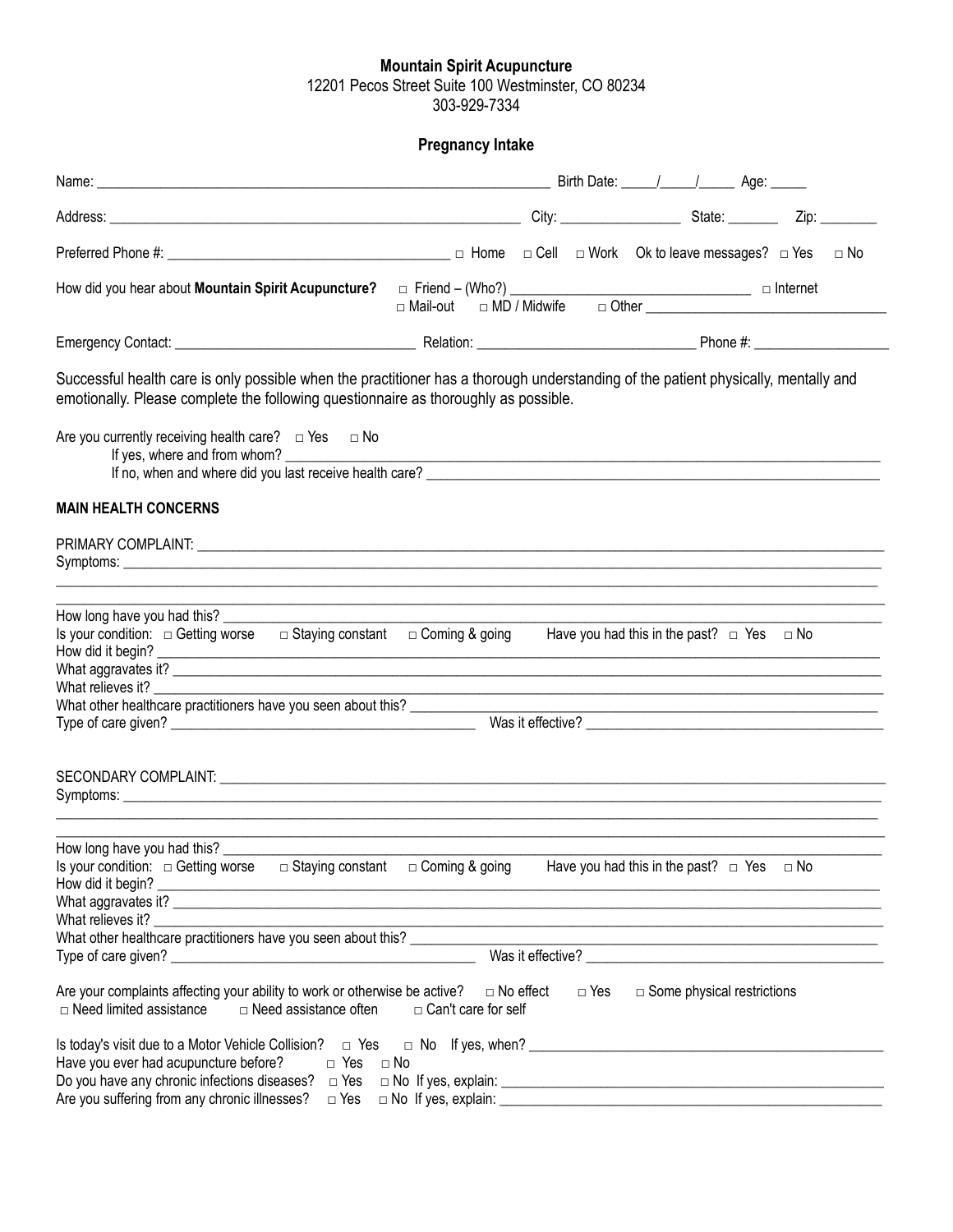|        | Significant diseases, injuries, hospitalizations, surgeries, x-ray/CT/MRI/NMR |                         |
|--------|-------------------------------------------------------------------------------|-------------------------|
| Reason | Date                                                                          | Results (if applicable) |

| Please list any prescription medications, over the counter medications, vitamins or supplements that you are currently taking, and give your dosage. |        |           |        |  |
|------------------------------------------------------------------------------------------------------------------------------------------------------|--------|-----------|--------|--|
| Medication/Vitamin/Supplement                                                                                                                        | Dosage | Frequency | Reason |  |
|                                                                                                                                                      |        |           |        |  |
|                                                                                                                                                      |        |           |        |  |

 $\_$  , and the set of the set of the set of the set of the set of the set of the set of the set of the set of the set of the set of the set of the set of the set of the set of the set of the set of the set of the set of th  $\_$  , and the set of the set of the set of the set of the set of the set of the set of the set of the set of the set of the set of the set of the set of the set of the set of the set of the set of the set of the set of th  $\_$  ,  $\_$  ,  $\_$  ,  $\_$  ,  $\_$  ,  $\_$  ,  $\_$  ,  $\_$  ,  $\_$  ,  $\_$  ,  $\_$  ,  $\_$  ,  $\_$  ,  $\_$  ,  $\_$  ,  $\_$  ,  $\_$  ,  $\_$  ,  $\_$  ,  $\_$  ,  $\_$  ,  $\_$  ,  $\_$  ,  $\_$  ,  $\_$  ,  $\_$  ,  $\_$  ,  $\_$  ,  $\_$  ,  $\_$  ,  $\_$  ,  $\_$  ,  $\_$  ,  $\_$  ,  $\_$  ,  $\_$  ,  $\_$  ,

 $\_$  , and the set of the set of the set of the set of the set of the set of the set of the set of the set of the set of the set of the set of the set of the set of the set of the set of the set of the set of the set of th  $\_$  , and the set of the set of the set of the set of the set of the set of the set of the set of the set of the set of the set of the set of the set of the set of the set of the set of the set of the set of the set of th  $\_$  ,  $\_$  ,  $\_$  ,  $\_$  ,  $\_$  ,  $\_$  ,  $\_$  ,  $\_$  ,  $\_$  ,  $\_$  ,  $\_$  ,  $\_$  ,  $\_$  ,  $\_$  ,  $\_$  ,  $\_$  ,  $\_$  ,  $\_$  ,  $\_$  ,  $\_$  ,  $\_$  ,  $\_$  ,  $\_$  ,  $\_$  ,  $\_$  ,  $\_$  ,  $\_$  ,  $\_$  ,  $\_$  ,  $\_$  ,  $\_$  ,  $\_$  ,  $\_$  ,  $\_$  ,  $\_$  ,  $\_$  ,  $\_$  ,  $\_$  , and the set of the set of the set of the set of the set of the set of the set of the set of the set of the set of the set of the set of the set of the set of the set of the set of the set of the set of the set of th

Please list any foods, drugs, substances or medications you are hypersensitive or allergic to: \_\_\_\_\_\_\_\_\_\_\_\_\_\_\_\_\_\_\_\_\_\_\_\_\_\_\_\_\_\_\_\_\_\_\_\_\_\_\_\_\_\_\_

|                                                   |  | Please check any immunizations that you have had: $\Box$ Polio $\Box$ Tetanus $\Box$ Measles/Mumps/Rubella (MMR) $\Box$ Pertussis $\Box$ Diphtheria |  |
|---------------------------------------------------|--|-----------------------------------------------------------------------------------------------------------------------------------------------------|--|
| $\Box$ Hepatitis B $\Box$ Influenza $\Box$ Other: |  |                                                                                                                                                     |  |

| <b>Family History</b>          | Mother | Father | Brother(s) | Sister(s) |
|--------------------------------|--------|--------|------------|-----------|
| Age if living                  |        |        |            |           |
| Health $G = Good$ , $P = Poor$ |        |        |            |           |
| Age at death if deceased       |        |        |            |           |
| Cause of death                 |        |        |            |           |
| <b>Family Illnesses</b>        | Mother | Father | Brother(s) | Sister(s) |
| Allergies                      |        |        |            |           |
| Cancer                         |        |        |            |           |
| <b>Diabetes</b>                |        |        |            |           |
| <b>Heart Disease</b>           |        |        |            |           |
| High Blood Pressure            |        |        |            |           |
| Kidney Disease                 |        |        |            |           |
| Stroke                         |        |        |            |           |
| Mental Illness                 |        |        |            |           |

## **PLEASE FILL IN WHAT APPLIES TO YOU**

|  |  | □ I am pregnant |
|--|--|-----------------|
|--|--|-----------------|

 $\Box$  This is my first pregnancy I'm carrying □ one □ twins □ more: \_\_\_\_\_\_\_ I'm due: \_\_\_\_\_\_\_\_\_\_\_\_\_\_\_\_ I'm \_\_\_\_\_\_\_\_weeks Starting maternity leave: \_\_\_\_\_\_\_\_\_\_\_\_\_\_\_\_\_\_\_\_\_\_\_\_\_\_\_\_\_\_\_\_\_ (approx date) □ I'm planning on having a \_\_\_\_\_\_\_month maternity leave.

 $\Box$  I have birthed one or more babies in the past

|                    | Youngest <----- |  |  | Oldest |
|--------------------|-----------------|--|--|--------|
| Birth date:        |                 |  |  |        |
| Child's age:       |                 |  |  |        |
| Cesarean birth:    |                 |  |  |        |
| < 38 wks gestation |                 |  |  |        |
| Birth was induced  |                 |  |  |        |

### **CURRENT &/OR PAST PREGNANCIES**

Please indicate any pregnancy complications that you have experienced (miscarriage, ectopic pregnancy, premature labor, (pre) eclampsia, gestational diabetes, etc): \_\_\_\_\_\_\_\_\_\_\_\_\_\_\_\_\_\_\_\_\_\_\_\_\_\_\_\_\_\_\_\_\_\_\_\_\_\_\_\_\_\_\_\_\_\_\_\_\_\_\_\_\_\_\_\_\_\_\_\_\_\_\_\_\_\_\_\_\_\_\_\_\_\_\_\_\_\_\_\_\_\_\_\_\_\_\_\_\_\_\_\_\_\_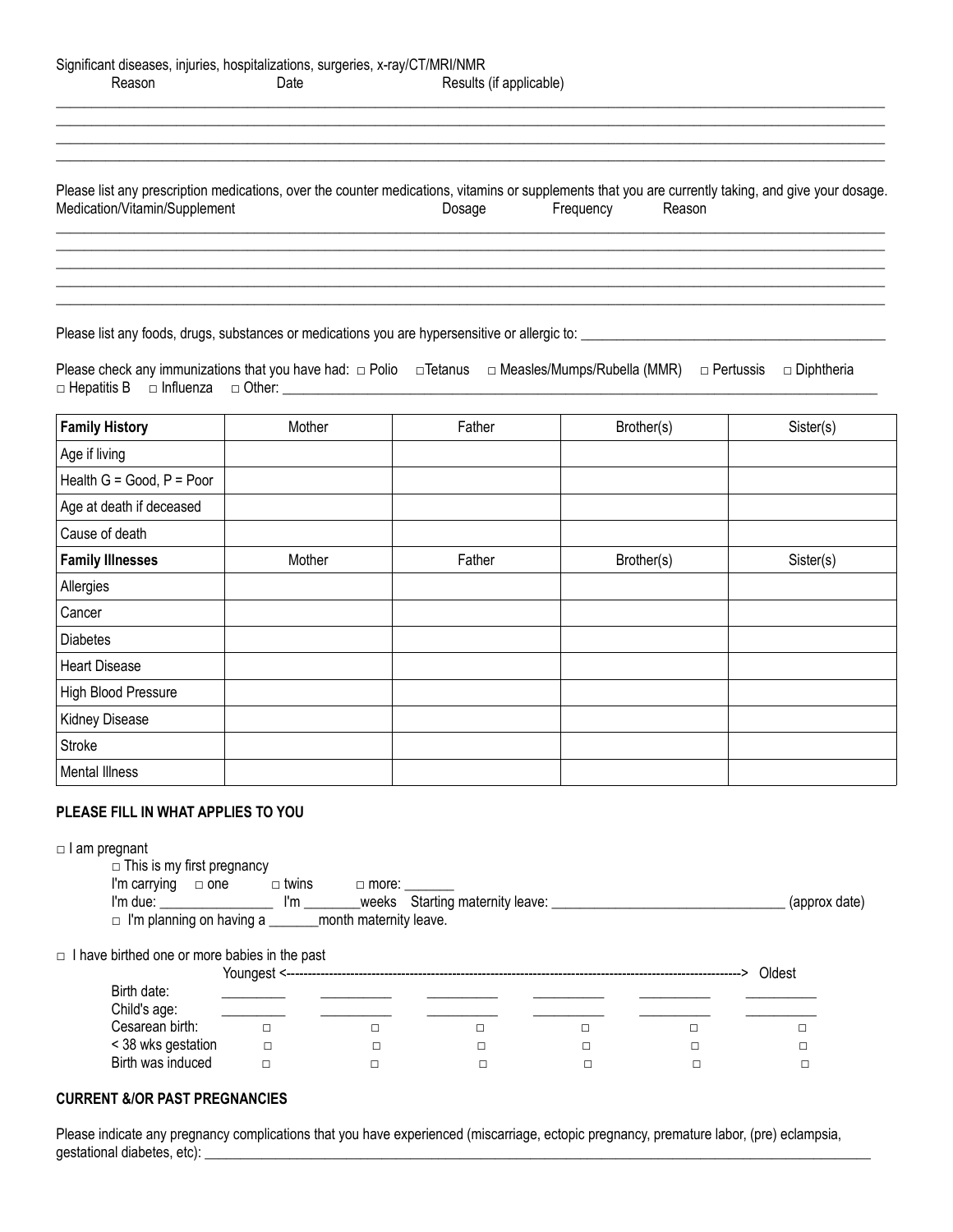Please indicate any conditions you have experienced either in this pregnancy (first box, C) or if you have experienced this condition prior to pregnancy (second box, P):

- □ □ Muscle cramps □ □ Varicose veins □ □ Vulvar varicosities □ □ Other pain:
- □ □ Carpal tunnel pain □ □ Anxiety/Depression □ Neck pain
- 
- □ □ Constipation/Gas □ □ Nausea □ □ Mid back pain
- □ □ Restricted breathing □ □ Stress □ Low back pain □ □ Cramping/bleeding
- 

# **General Symptoms**

- 
- 
- 
- □ □ Strongly like cold drinks □ □ Heavy sleep □ □ Fatigue
- □ □ Strongly like hot drinks □ □ Bodily heaviness Lack of strength □ □ Peculiar taste □ □ Chills □ □ Shortness of breath
- 
- 
- 
- 
- 

### **Endocrine and Metabolic Disorders**

- 
- □ □ Hypothyroidism □ □ Hyperthyroidism □ □ Hypoglycemia □ □ Adrenal burnout / fatigue □ □ Diabetes Mellitus
- □ □ Sweats easily □ □ Weight gain □ □ Weight loss

#### **Head, Eyes, Ears, Nose, Throat**

- 
- 
- 
- □ □ Glasses or Contacts □ □ Swollen glands □ □ Excessive phlegm
- □ □ Poor vision □ □ Dry mouth □ □ Ear aches
- 
- 
- 
- 
- □ □ Spots or floaters in eyes □ □ Teeth problems □ □ Concussions

#### **Respiratory**

- □ □ Difficulty breathing when Iying down □ □ Color of phlegm □ □ □ Pneumonia □ □ Shortness of breath  $\Box$  □ Frequent colds
- 
- □ □ Cough Wet or dry (circle one) □ □ Asthma / Wheezing

# **Cardiovascular**

| Are you currently taking Coumadin, Warfarin or any other blood thinners? $\Box$ Yes $\Box$ No |                                  |  |
|-----------------------------------------------------------------------------------------------|----------------------------------|--|
| □ □ Pace maker                                                                                | $\Box$ $\Box$ Low blood pressure |  |
| $\Box$ $\Box$ Chest pain                                                                      | $\Box$ Heart palpitations        |  |
| $\Box$ $\Box$ Tight chest                                                                     | $\Box$ Difficulty breathing      |  |
| $\Box$ $\Box$ High blood pressure                                                             | $\Box$ $\Box$ Fainting           |  |

# **Genito-Urinary**

- □ □ Pain when urinating □ □ □ Frequent urination □ □ □ Wake to urinate □ □ Blood in urine □ □ Bed wetting □ □ Incomplete urination □ □ Venereal disease □ □ Unable to hold urine □ Kidney stone
- □ □ Increased libido □ □ Decreased libido □ □ Incontinence
- □ □ Urgency to urinate <br>□ □ Difficulty urinating
- Urinary output equal to liquid intake?  $\Box$  Yes  $\Box$  No
- C / P C / P C / P C / P
	-
	-
	-
	-
	-
	-
- □ □ Swelling (edema) □ □ High/low blood pressure □ □ Pelvic pain □ □ Breech

- 
- □ □ Large appetite □ □ Dream disturbed sleep □ □ Vertigo or dizziness
	-
	-
	-
- □ □ Sweats easily □ □ □ Bleed or bruise easily □ □ Anemic
	-
	-
	-
	-
	-
- □ □ Migraines □ □ Night blindness □ □ Sinus problems
- □ □ Facial pain □ □ Sores on lips or tongue □ □ Enlarged thyroid
	-
	-
- □ □ Blurred vision □ □ □ Excessive saliva □ □ □ Ringing in ears
- □ □ Eye strain □ □ □ □ Recurrent sore throat □ □ □ Poor hearing
- □ □ Red eyes □ □ Lumps in throat □ □ Gum problems
- □ □ Itchy eyes □ □ □ TMJ problems
	-
- □ □ Tight chest □ □ Coughing blood □ □ Persistent cough
	-
	-
- 
- □ □ Headaches □ □ Sinus concerns □ □ Hemorrhoids \_\_\_\_\_\_\_\_\_\_\_\_\_\_\_\_\_\_\_\_\_\_\_\_\_
	-
- □ □ Sciatica □ □ Fatigue □ □ Upper back pain <u>\_\_\_\_\_\_\_\_\_\_\_\_\_\_\_\_\_\_\_\_\_</u>\_\_\_\_\_
	-
	-
	-
- C / P C / P C / P C / P C / P C / P C / P C / P C / P C / P C / P C / P C / P C / P C / P C / P C / P C / P C / P C / P C / P C / P C / P C / P C / P C / P C / P C / P C / P C / P C / P C / P C / P C / P C / P C / P C / P
- 
- 
- □ □ Poor appetite □ □ Poor Sleep □ □ Poor circulation
	-
	-
	-
- □ □ Cravings □ □ Fever □ □ Muscle cramps
	-
- □ □ Night sweats □ □ Cold hands or feet □ □ History of Cancer What type: \_\_\_\_\_\_\_\_\_\_\_\_\_\_\_\_\_\_\_ When: \_\_

- 
- 
- 
- □ □ Headaches □ □ Glaucoma □ □ Grinding teeth
	-

□ □ Irregular heart beat  $\Box$   $\Box$  Heart disease  $\Box$   $\Box$  Blood clots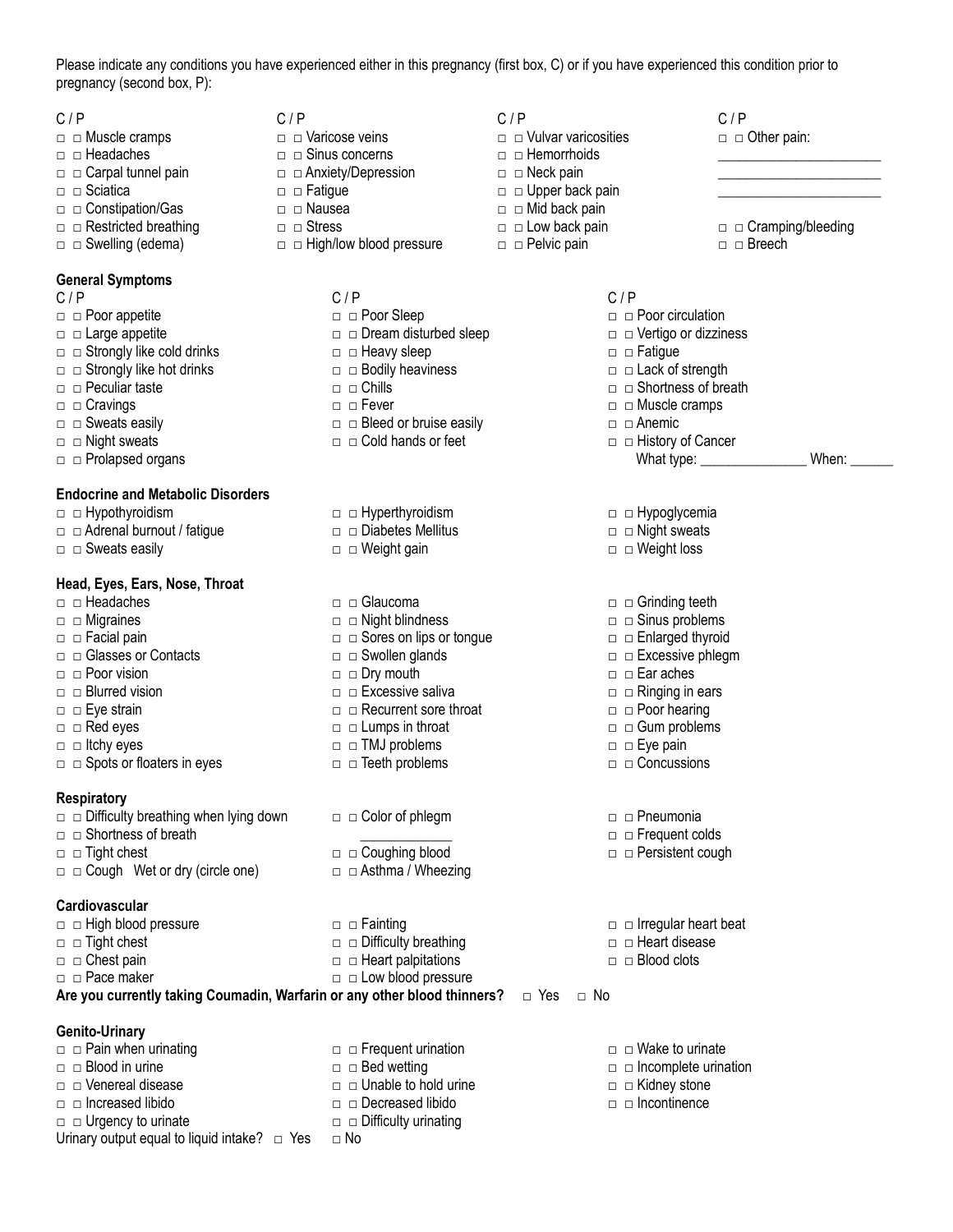# **Gastrointestinal**

| How often?<br>$\Box$ $\Box$ Vivid dreams<br>$\Box$ Frequent waking                                                                                                                                                                                                                                                                                    | $\Box$ $\Box$ Red meat<br>□ □ Decreased thirst<br>$\Box$ $\Box$ Marijuana<br>How often?<br>$\Box$ $\Box$ Other recreational drug use<br>Hours/week:<br>□ □ Difficulty staying asleep<br>$\Box$ $\Box$ Good sleep quality | □ □ Energy Drinks<br>$\Box$ $\Box$ Dairy<br>Lunch:<br>$\blacksquare$ Snacks: $\blacksquare$ Snacks: $\blacksquare$ Is this a typical day? $\blacksquare$ Yes $\blacksquare$ No<br>$\Box$ $\Box$ Tobacco<br>How much? $\overline{\phantom{a}}$<br>_____ Frequency: ________________________________<br>Do you enjoy your job? □ Yes □ No<br>$\Box$ $\Box$ Wake feeling rested<br>$\Box$ $\Box$ Poor sleep quality<br>For how long: _ |
|-------------------------------------------------------------------------------------------------------------------------------------------------------------------------------------------------------------------------------------------------------------------------------------------------------------------------------------------------------|--------------------------------------------------------------------------------------------------------------------------------------------------------------------------------------------------------------------------|-------------------------------------------------------------------------------------------------------------------------------------------------------------------------------------------------------------------------------------------------------------------------------------------------------------------------------------------------------------------------------------------------------------------------------------|
| Your diet<br>Appetite: $\Box$ Low $\Box$ Strong $\Box$ Too busy to notice<br>□ □ Soft drinks (#/day) __________<br>□ □ Water (#/day) _____________<br>$\Box$ $\Box$ Frequent thirst<br>Dinner: ______<br>Your lifestyle<br>$\Box$ $\Box$ Alcohol<br>□ □ Occupational hazards<br>$\Box$ $\Box$ Exercise<br>Your sleep<br>□ □ Difficulty falling asleep |                                                                                                                                                                                                                          |                                                                                                                                                                                                                                                                                                                                                                                                                                     |
|                                                                                                                                                                                                                                                                                                                                                       |                                                                                                                                                                                                                          |                                                                                                                                                                                                                                                                                                                                                                                                                                     |
|                                                                                                                                                                                                                                                                                                                                                       |                                                                                                                                                                                                                          |                                                                                                                                                                                                                                                                                                                                                                                                                                     |
|                                                                                                                                                                                                                                                                                                                                                       |                                                                                                                                                                                                                          |                                                                                                                                                                                                                                                                                                                                                                                                                                     |
|                                                                                                                                                                                                                                                                                                                                                       |                                                                                                                                                                                                                          |                                                                                                                                                                                                                                                                                                                                                                                                                                     |
|                                                                                                                                                                                                                                                                                                                                                       |                                                                                                                                                                                                                          |                                                                                                                                                                                                                                                                                                                                                                                                                                     |
|                                                                                                                                                                                                                                                                                                                                                       |                                                                                                                                                                                                                          |                                                                                                                                                                                                                                                                                                                                                                                                                                     |
|                                                                                                                                                                                                                                                                                                                                                       |                                                                                                                                                                                                                          |                                                                                                                                                                                                                                                                                                                                                                                                                                     |
|                                                                                                                                                                                                                                                                                                                                                       |                                                                                                                                                                                                                          |                                                                                                                                                                                                                                                                                                                                                                                                                                     |
|                                                                                                                                                                                                                                                                                                                                                       |                                                                                                                                                                                                                          |                                                                                                                                                                                                                                                                                                                                                                                                                                     |
|                                                                                                                                                                                                                                                                                                                                                       |                                                                                                                                                                                                                          |                                                                                                                                                                                                                                                                                                                                                                                                                                     |
|                                                                                                                                                                                                                                                                                                                                                       |                                                                                                                                                                                                                          |                                                                                                                                                                                                                                                                                                                                                                                                                                     |
|                                                                                                                                                                                                                                                                                                                                                       |                                                                                                                                                                                                                          |                                                                                                                                                                                                                                                                                                                                                                                                                                     |
|                                                                                                                                                                                                                                                                                                                                                       |                                                                                                                                                                                                                          |                                                                                                                                                                                                                                                                                                                                                                                                                                     |
|                                                                                                                                                                                                                                                                                                                                                       |                                                                                                                                                                                                                          |                                                                                                                                                                                                                                                                                                                                                                                                                                     |
|                                                                                                                                                                                                                                                                                                                                                       |                                                                                                                                                                                                                          |                                                                                                                                                                                                                                                                                                                                                                                                                                     |
|                                                                                                                                                                                                                                                                                                                                                       |                                                                                                                                                                                                                          |                                                                                                                                                                                                                                                                                                                                                                                                                                     |
|                                                                                                                                                                                                                                                                                                                                                       |                                                                                                                                                                                                                          |                                                                                                                                                                                                                                                                                                                                                                                                                                     |
|                                                                                                                                                                                                                                                                                                                                                       |                                                                                                                                                                                                                          |                                                                                                                                                                                                                                                                                                                                                                                                                                     |
|                                                                                                                                                                                                                                                                                                                                                       |                                                                                                                                                                                                                          |                                                                                                                                                                                                                                                                                                                                                                                                                                     |
| Please fill out the Pain Management Intake.                                                                                                                                                                                                                                                                                                           |                                                                                                                                                                                                                          |                                                                                                                                                                                                                                                                                                                                                                                                                                     |
| Musculoskeletal pain                                                                                                                                                                                                                                                                                                                                  |                                                                                                                                                                                                                          |                                                                                                                                                                                                                                                                                                                                                                                                                                     |
| When: _________________________                                                                                                                                                                                                                                                                                                                       |                                                                                                                                                                                                                          |                                                                                                                                                                                                                                                                                                                                                                                                                                     |
| $\Box$ $\Box$ Considered or attempted suicide                                                                                                                                                                                                                                                                                                         | $\Box$ $\Box$ Tics                                                                                                                                                                                                       | $\Box$ $\Box$ Paralysis                                                                                                                                                                                                                                                                                                                                                                                                             |
| $\Box$ Mental tension                                                                                                                                                                                                                                                                                                                                 | $\Box$ $\Box$ Anger easily                                                                                                                                                                                               |                                                                                                                                                                                                                                                                                                                                                                                                                                     |
| $\Box$ $\Box$ Stroke                                                                                                                                                                                                                                                                                                                                  | $\Box$ Mood swings                                                                                                                                                                                                       | $\Box$ $\Box$ Loss of balance                                                                                                                                                                                                                                                                                                                                                                                                       |
| $\Box$ Irritability                                                                                                                                                                                                                                                                                                                                   | □ □ Easily stressed                                                                                                                                                                                                      | $\Box$ Mental fogginess                                                                                                                                                                                                                                                                                                                                                                                                             |
| $\Box$ $\Box$ Poor Memory                                                                                                                                                                                                                                                                                                                             | $\Box$ Depression                                                                                                                                                                                                        | $\Box$ $\Box$ Abuse survivor                                                                                                                                                                                                                                                                                                                                                                                                        |
| Neuropsychological<br>$\Box$ $\Box$ Seizures                                                                                                                                                                                                                                                                                                          | $\Box$ Numbness                                                                                                                                                                                                          | $\Box$ $\Box$ Anxiety                                                                                                                                                                                                                                                                                                                                                                                                               |
|                                                                                                                                                                                                                                                                                                                                                       |                                                                                                                                                                                                                          |                                                                                                                                                                                                                                                                                                                                                                                                                                     |
| $\Box$ $\Box$ Hair loss                                                                                                                                                                                                                                                                                                                               | $\Box$ $\Box$ Itching                                                                                                                                                                                                    |                                                                                                                                                                                                                                                                                                                                                                                                                                     |
| $\Box$ $\Box$ Dandruff                                                                                                                                                                                                                                                                                                                                | $\Box$ Psoriasis                                                                                                                                                                                                         | $\Box$ $\Box$ Acne                                                                                                                                                                                                                                                                                                                                                                                                                  |
| $\Box$ $\Box$ Eczema                                                                                                                                                                                                                                                                                                                                  | $\Box$ $\Box$ Hives                                                                                                                                                                                                      | $\Box$ Ulcerations                                                                                                                                                                                                                                                                                                                                                                                                                  |
| $\Box$ $\Box$ Rashes                                                                                                                                                                                                                                                                                                                                  | $\Box$ $\Box$ Change in hair / skin texture                                                                                                                                                                              | $\Box$ $\Box$ Fungal infections                                                                                                                                                                                                                                                                                                                                                                                                     |
| <b>Skin and Hair</b>                                                                                                                                                                                                                                                                                                                                  |                                                                                                                                                                                                                          |                                                                                                                                                                                                                                                                                                                                                                                                                                     |
|                                                                                                                                                                                                                                                                                                                                                       |                                                                                                                                                                                                                          |                                                                                                                                                                                                                                                                                                                                                                                                                                     |
| $\Box$ $\Box$ Undigested food in stool                                                                                                                                                                                                                                                                                                                | $\Box$ Rectal pain<br>$\Box$ $\Box$ Fatigue after eating                                                                                                                                                                 | $\Box$ Incomplete bowel movement                                                                                                                                                                                                                                                                                                                                                                                                    |
| $\Box$ $\Box$ Mucous in stool                                                                                                                                                                                                                                                                                                                         |                                                                                                                                                                                                                          |                                                                                                                                                                                                                                                                                                                                                                                                                                     |
| $\Box$ $\Box$ Laxative use                                                                                                                                                                                                                                                                                                                            | $\Box$ $\Box$ Burning anus                                                                                                                                                                                               | $\Box$ $\Box$ Liver disease                                                                                                                                                                                                                                                                                                                                                                                                         |
| $\Box$ $\Box$ Constipation                                                                                                                                                                                                                                                                                                                            | $\Box$ Intestinal pain or cramping                                                                                                                                                                                       | □ □ Gallbladder disease                                                                                                                                                                                                                                                                                                                                                                                                             |
| □ □ Diarrhea                                                                                                                                                                                                                                                                                                                                          | $\Box$ $\Box$ Bloating                                                                                                                                                                                                   | $\Box$ $\Box$ Frequent hiccups                                                                                                                                                                                                                                                                                                                                                                                                      |
|                                                                                                                                                                                                                                                                                                                                                       | $\Box$ $\Box$ Bloody stools<br>$\Box$ $\Box$ Gas                                                                                                                                                                         | $\Box$ Bad breath                                                                                                                                                                                                                                                                                                                                                                                                                   |
|                                                                                                                                                                                                                                                                                                                                                       |                                                                                                                                                                                                                          | $\Box$ $\Box$ Vomiting<br>$\Box$ $\Box$ Acid regurgitation / Heart burn                                                                                                                                                                                                                                                                                                                                                             |
|                                                                                                                                                                                                                                                                                                                                                       |                                                                                                                                                                                                                          |                                                                                                                                                                                                                                                                                                                                                                                                                                     |
|                                                                                                                                                                                                                                                                                                                                                       | $\Box$ $\Box$ Black stools                                                                                                                                                                                               |                                                                                                                                                                                                                                                                                                                                                                                                                                     |
|                                                                                                                                                                                                                                                                                                                                                       | □ □ Anal fissures                                                                                                                                                                                                        | $\Box$ $\Box$ Nausea                                                                                                                                                                                                                                                                                                                                                                                                                |
| C/P<br>Bowel movements:                                                                                                                                                                                                                                                                                                                               | C/P<br>$\Box$ $\Box$ Itchy anus                                                                                                                                                                                          | C/P<br>$\Box$ $\Box$ Hemorrhoids                                                                                                                                                                                                                                                                                                                                                                                                    |